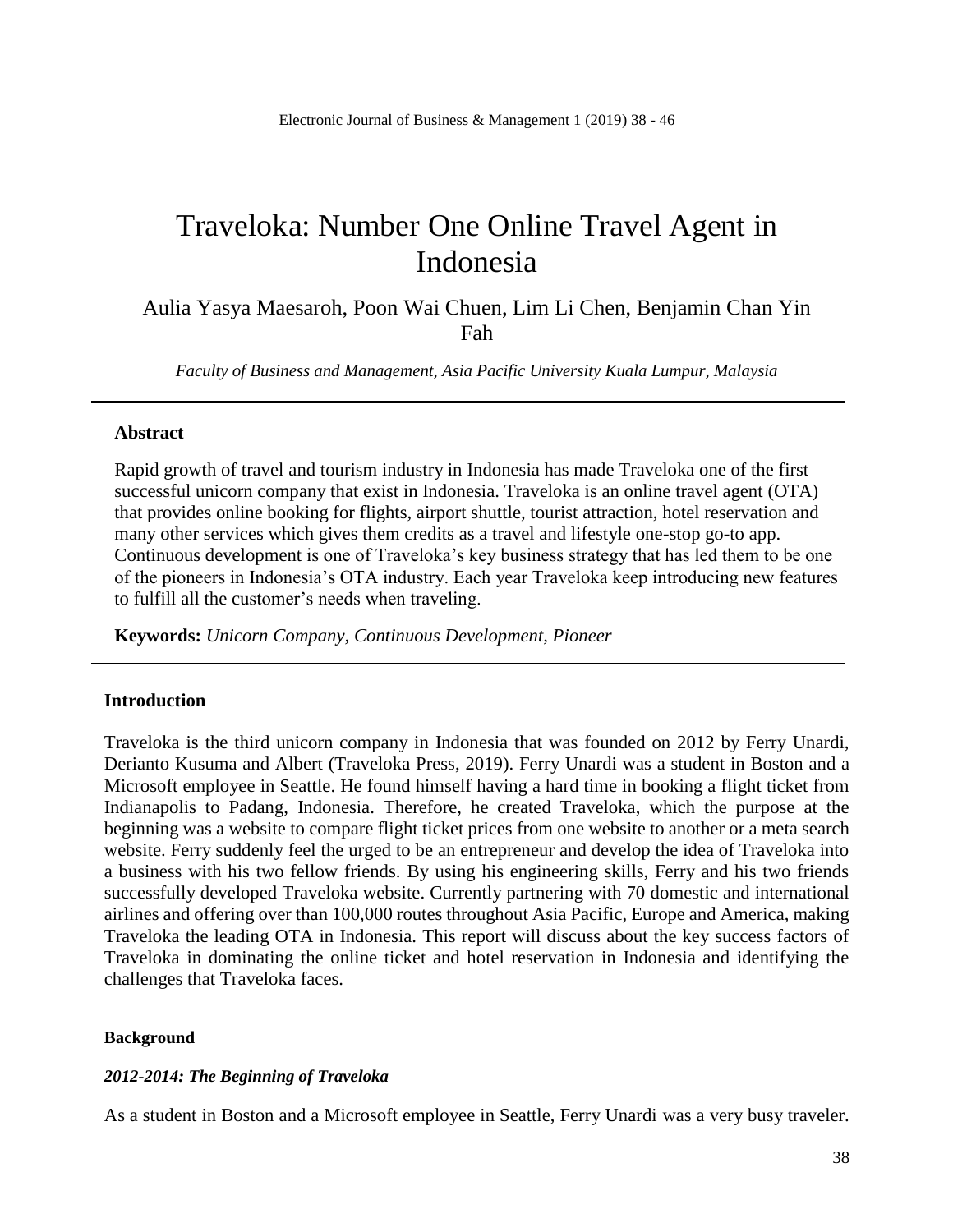Ferry had to travel back and forth from Indianapolis to his hometown, Padang, Indonesia. Therefore, Ferry developed his own meta search website to helped him compare and find the best airline ticket price. According to Gunawan (2018), Ferry, Derianto and Albert first launched Traveloka website on September 2012. One month later, Traveloka was officially released and available to the public. Within 1 year of the release, Traveloka got the first fund injection from East Ventures and changed their business base from a meta search website to an online ticket reservation platform where it does not only compare flight prices from different airlines, but customer also able to book their flight ticket from Traveloka.

The web traffic increased significantly after fund injection from Global Founders Capital and many airline companies started to join providing online booking in Traveloka. Traveloka understand the existing opportunity to expand their business platform, thus in 2014, they introduced hotel reservation service where it allows customer to have tremendous options of hotel located throughout Indonesia. Traveloka also introduced a slogan "best price guarantee" where the customer will be assured that they are paying for the best cheapest price in the market. One month after that, Traveloka launch their mobile application for iOS and android, to make the purchasing even more convenient and to maximize the ubiquity of e-commerce transactions (Gunawan, 2018).

# **2014-now: Business Expansion and Explore New Market**

Traveloka saw an opportunity to enter a whole new market throughout South East Asian countries such as Malaysia, Thailand, Singapore, Philippines and Vietnam. Traveloka succeeded to become the first OTA in Thailand due to the fact that Thailand people regards Traveloka as a Thailand company, because the name "Traveloka" is from a Sanskrit language that Thailand is using (Baziad, 2016). The market expansion itself received a warm welcome from the hosting countries' stakeholder such as government agencies and travel agents.

Traveloka keep adding new features to their services such as Price Alert, where the customer will be notified if the price of flights in the desired date and budget are met. 'Easy Resechedule' were also introduced where customer can easily reschedule their flight reservation in Traveloka without hassle. The user interface became simpler with faster reservation process (Gunawan, 2018). In 2018, Traveloka keep expanding their service range by adding train and bus ticket reservation for Indonesian market. Traveloka also associated with taxi companies and introduced airport shuttle transportation. Traveloka introduce another new feature such as Pay Later, where it allows the customer to purchase flight or hotel without having to pay it right away. Customer are able to pay it later in the next 3, 6 or 9 months with installments.

Traveloka Eats and even activities and attraction reservations were also introduced where Traveloka Eats provide the nearby recommended restaurants, and activities and attractions reservation allow customer to book their entry ticket to the desired tourist attractions (Traveloka Press, 2019). These new features development is to increase the ease-of-use and improve customer experience so that Traveloka can become a one-stop and hassle-free OTA. Until present time, Traveloka has gained a high profit margin due to their reputation as the number one OTA in Indonesia. **Business Strategies**

## **Market Penetration**

In accordance to Wainana and Oloko (2016), market penetration is when a business penetrates deeper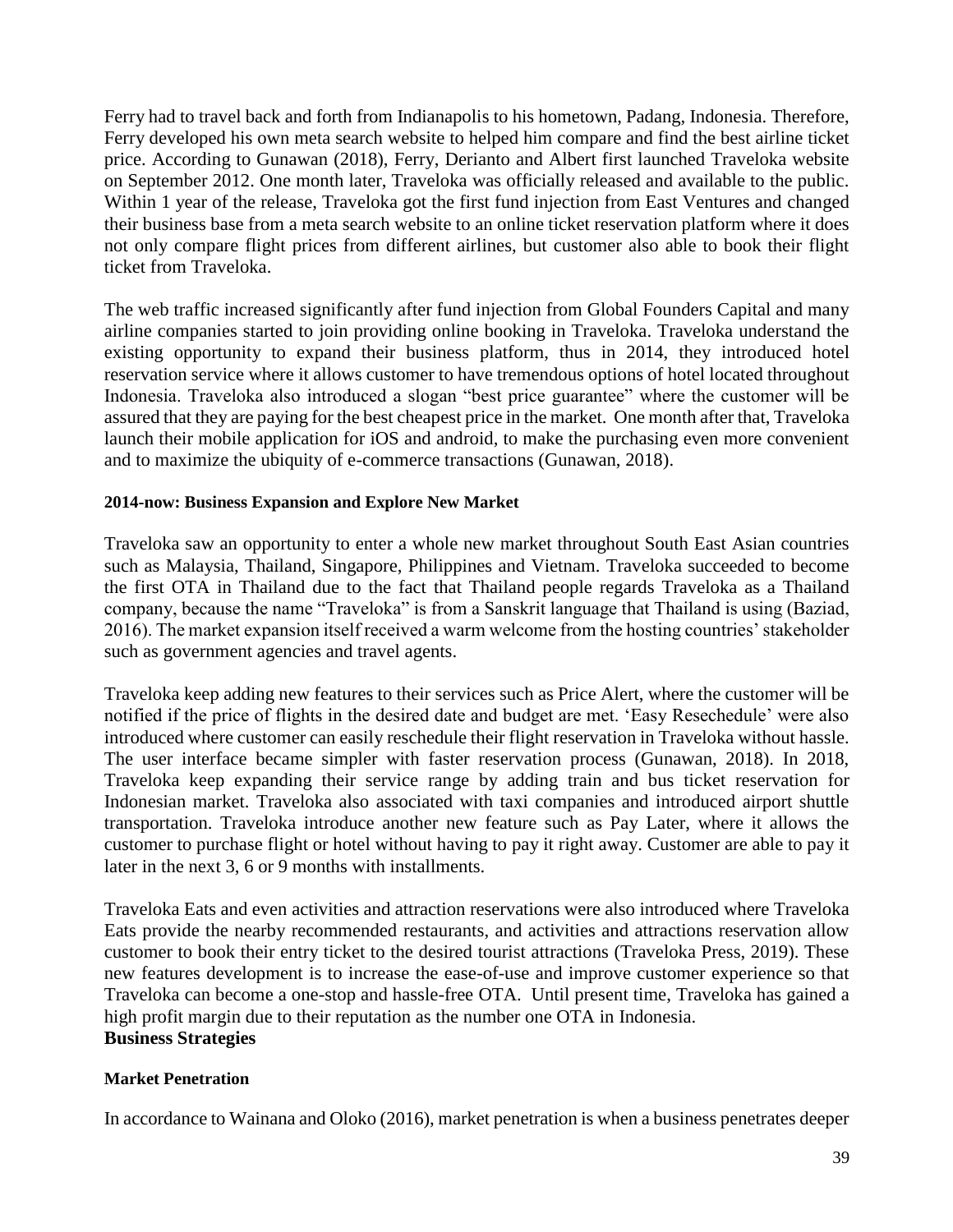into their existing market. It is a strategy that involves increased selling of the existing product to a market that is already exist in order to acquire a bigger market share than the competitors. It allows the company to increase their sales and revenue.



# **Figure 1: Ansoff Matrix (Ansoff, 1960)**

Traveloka was able to apply the market penetration strategy is by introducing loyalty scheme where a customer can register as a Traveloka member and gain points as a reward each time they finish a transaction in Traveloka. The points itself can be redeemed and converted to a discount voucher or any voucher that Traveloka offers. Traveloka also does a lot of special offer such as 20% off if a customer purchased a flight on particular date of the month or using particular airline. The user interface of Traveloka also become simpler and easier, whereas complicated and difficult user interface might make customer cannot enjoy their purchasing.

# **Product Development**

Crawford and Di Benedetto (2011) stated that product development is introducing new products in the market in order for the business to continue their success. Product development also contributes to the company growth which leads to the increasing profits. Since the beginning of its launch, Traveloka has always been focusing on their product development by adding more range of services such as bus and train ticket reservation, car rental, airport shuttle, Traveloka Eats, attraction and activities and many more. Traveloka even introduced a packaged of Flight+Hotel where customer can get both at a cheaper price. While at first, Traveloka was only a meta search website and until now it has wide ranges of services to choose. Customer can purchase any necessary thing that they need when travelling, such as internet data, car rental, and even purchase the desired attraction ticket. Any competitor of Traveloka does not have this much range of services and that makes Traveloka a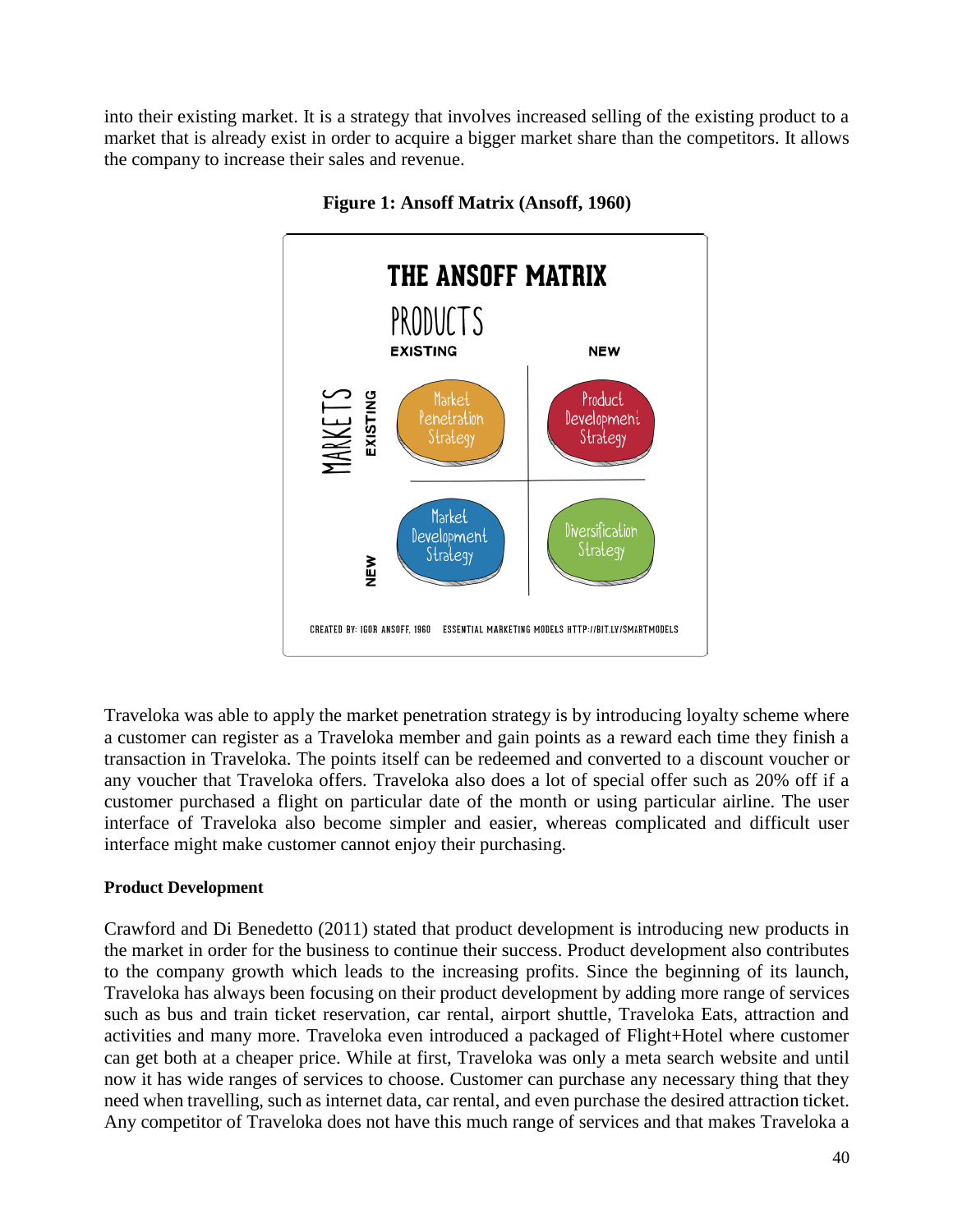leading one stop OTA in Indonesia. Although the services have not yet available in other region, currently Traveloka is developing their services in other region as well.

| Flights                                                | Flight + Hotel              | Trains                      | <b>Bus &amp; Shuttle</b> | Navou<br>Car Rental                  |
|--------------------------------------------------------|-----------------------------|-----------------------------|--------------------------|--------------------------------------|
| Airport<br>Transfer                                    | Airport Train               |                             |                          |                                      |
| Accommodations                                         |                             |                             |                          |                                      |
| Hotels                                                 | Flight + Hotel              | Last-minute<br>Hotels       | <b>Budget Rooms</b>      | <b>New</b><br>Villas &<br>Apartments |
| <b>Things to Do</b>                                    |                             |                             |                          |                                      |
| Attractions<br>& Activities                            | New<br>Eats                 | Movies                      | Beauty & Spa             |                                      |
| Payments, Vouchers & Top-Ups                           |                             |                             |                          |                                      |
| <b>UANGKU</b><br>Balance                               | My Cards                    | 庙<br>PayLater               | Direct Debit             | Traveloka<br>Points                  |
| New<br>Gift Voucher                                    | ⋿<br>Bills & Top-up         | Top-Up &<br>Data Packages   |                          |                                      |
| <b>Travel Guide &amp; Add-ons</b><br><b>New</b><br>lew |                             |                             |                          |                                      |
| City Guides                                            | International<br>Data Plans | Attractions<br>& Activities | Car Rental               | Airport<br>Transfer                  |
|                                                        |                             |                             |                          |                                      |

**Figure 2: Traveloka's Services (2019)**

## **Market Development**

In accordance to Ansoff (1985), market development describes as bringing existing products and services and finding new market by opening up the previously excluded market segments, new marketing and distribution channels and entering new geographic markets. Meanwhile McCarthy (1960) explained there are two methods of implementing market development strategy which are moving the existing product to a whole new geographical area and expanding the sales by attracting new market.

In 2016, Traveloka begun to venture their market expansion to South-East Asian (SEA) countries as well as opening regional offices in Malaysia, Thailand, Singapore, Philippines and Vietnam. The expansion itself receive a warm welcome from the local stakeholder because the initial goal of the expansion is not to compete, but to open up the market by giving a chance for lesser known destination and small towns to be on the global map, admit Traveloka head of Marketing, Dannis Muhammad (Baziad, 2016). Traveloka planned to repeat their success in Indonesia and bring it to other countries in SEA. With four new SEA markets, Traveloka has employed over than 1,000 fulltime and part-time employees and experiencing amazing company growth rate.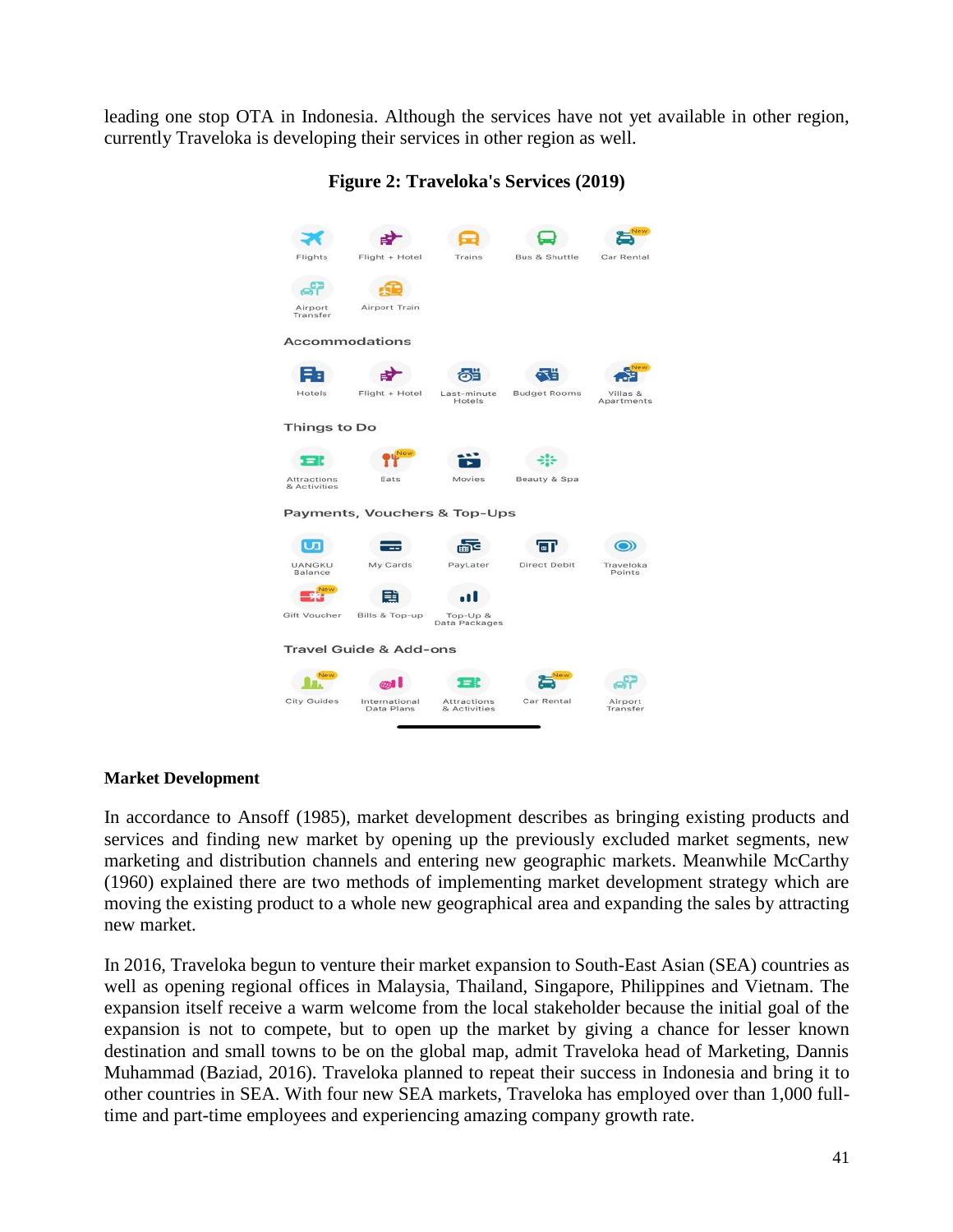# **Cost Leadership**

According to Porter (1980), cost leadership is being able to lead in production cost in the industry, where the firm are able to produce their product or services at lower cost than their competitors. It allows company to be a low-cost producer and making more profits than the compitetor because of low costs of production and enjoy the economies of scale. This become an advantage for the firstmovers like Traveloka. Porter (2008) stated that once a company achieved low cost, it provides a high profit margins where it allows the firm to re-invested in new technologies and modern facilities to maintain the cost leadership. Pearce and Robinson (2005) explained that this strategy can be executed by using superior management techniques, not adding unnecessary value to the product which customer finds it as unimportant and thus the customer are not willing to pay for that. The strategy should not interfere with the product quality as it will generate negative impact in the market.



# **Figure 3: Porter's Generic Strategies (Porter, 1980)**

Traveloka has a slogan "best price guarantee", where Traveloka assure their customer that they are paying at the best possible rate. If the customer found the exact booking somewhere else with cheaper price, Traveloka will reward the customer with a discount coupon for their next transaction. Indeed, to compare the same flights in Traveloka with another OTA, Traveloka offer the lowest price (Traveloka 2019). The reason why Traveloka do a cost leadership strategy, is to generate traffic to their website and application and enjoy high margin of profits.

# **Key Success Factors**

# **Innovative and Creative**

In the process of developing new feature, Traveloka not only carefully learn the market trend, but they also listen to what customer wants and need (Pratama, 2018). Traveloka does not simply add new feature without carefully plan it with their special execution team. Just like PayLater feature, where it is a very risky choice for Traveloka to make but turns out it receive a good feedback from customer. Because it focuses on the customer that does not have enough money or does not have credit card to pay for their transaction in Traveloka, where that is exactly what the customer currently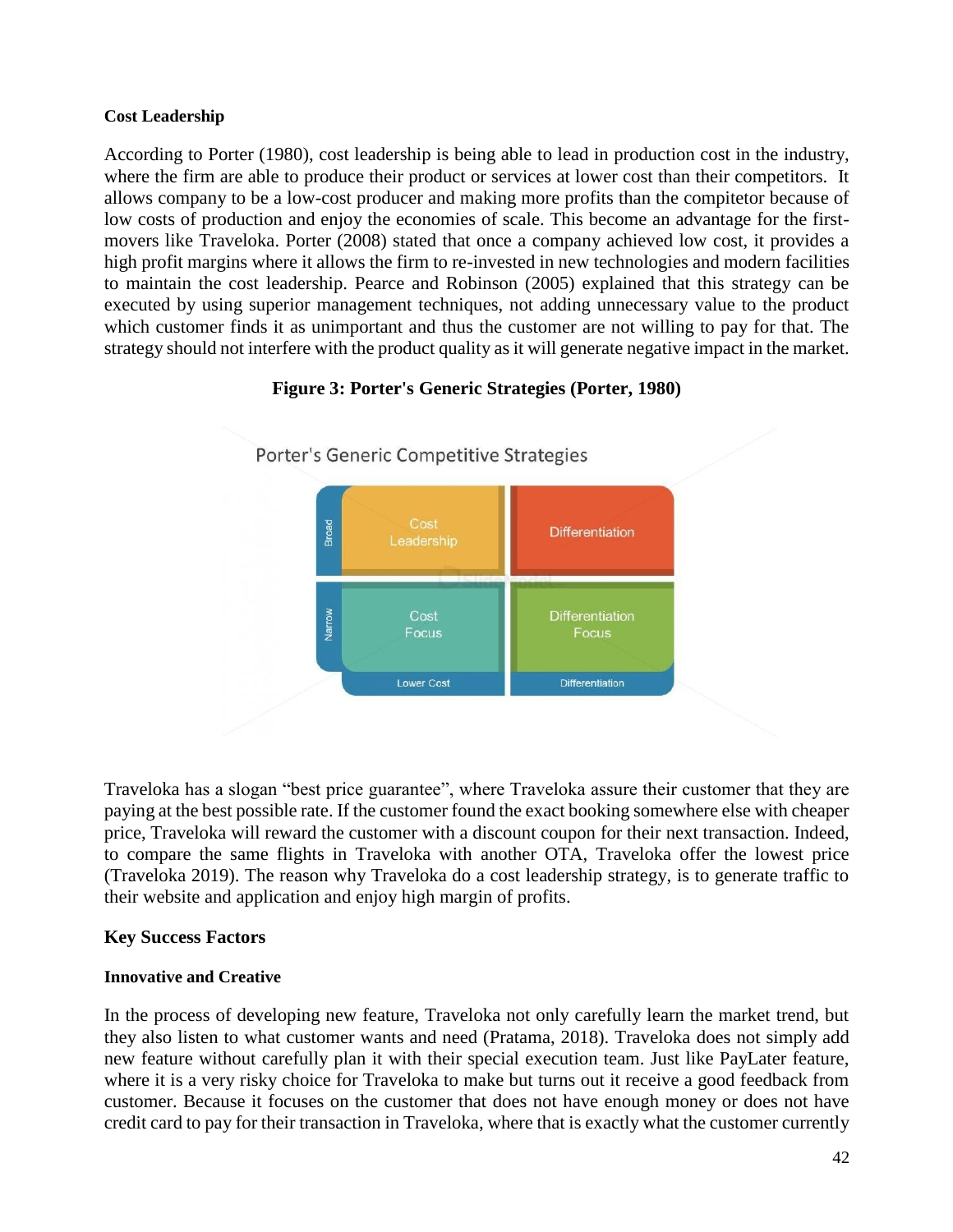needs. Initially, Traveloka was a flight and hotel reservation website. But now, it become known as an application for travel and lifestyle.

Ever since Traveloka first exist, they never stop to create and develop new features to meet the fastchanging market trend and demand. Traveloka knows really well the behavior of Indonesian civilian that they like an instant and fast purchasing process at one time. Therefore, Traveloka provides a one stop e-ticketing platform that fulfill the customer's needs when they are traveling such as car rental, international plan data, restaurant recommendation or Traveloka Eats, and many more. This makes Traveloka has a very strong branding position, whereas in the situation that a customer wants to purchase a flight ticket or wants to book a hotel room, they will think about Traveloka (Yuliawati, 2018).

# **Favorable Conditions and Good Timing**

When Traveloka started to develop in 2012, Indonesia travel market was still in its early phase where not many Indonesians were aware of the existence of OTA and not many OTA was established in Indonesia at that time. Traveloka saw an opportunity to simplify the flight booking process in Indonesia, a market where the majority of travelers are first timers and not yet very experienced booking travel online. Traveloka did not realize at first that it became the moment where Traveloka first started exploits an opportune moment to launch an e-ticketing marketplace in Indonesia (Bui, 2013). Although Traveloka started their business quite late in 2012, where few companies already established their OTA business in Indonesia, Traveloaka still able to capture the customers' heart by truly understand their customer's behavior and up to date to the current market trend (Yuliawati, 2018). In 2019, many local and foreign OTA startups such as JD.ID began to saw the opportune in Indonesian travel market. But Traveloka already has a strong branding image because they already started in 2012 with the variety of benefits and features that they offer to their loyal customer. Therefore, Indonesian citizen are getting so used to Traveloka as their first choice of OTA.

# **Challenges**

## **Arising Competition in Indonesian OTA Industry**

Traveloka has many competitors that targets similar market as them. Other online travel agent in Indonesia started to rose and also offering a low-price flight. According to STAAH (2019), Traveloka's direct competitors are Booking.com, Pegipegi, Agoda, Expedia, and many more. Although Traveloka has the highest brand awareness amongst Indonesian civilian, these competitors might affect Traveloka profits whereas customer now have another choice in choosing which OTA for them. Moreover, the recent case where AirAsia decided to stop their cooperation with Traveloka due to an unhealthy business practices, customer might go to another online travel agent. In accordance to Antara (2019), Air Asia smells an unhealthy competition in Traveloka where Traveloka kept making AirAsia's flights missing from their page. Taking a serious action regarding the issue, AirAsia decided to permanently stop their cooperation with Traveloka. However, Air Asia still cooperating with other OTA that does not discriminates their flights like Traveloka. This issue will furthermore result the customer turnover to another OTA that serves Traveloka in their services. Because mostly OTA users are traveler who is looking for a cheap flight like Air Asia (Putra, 2018).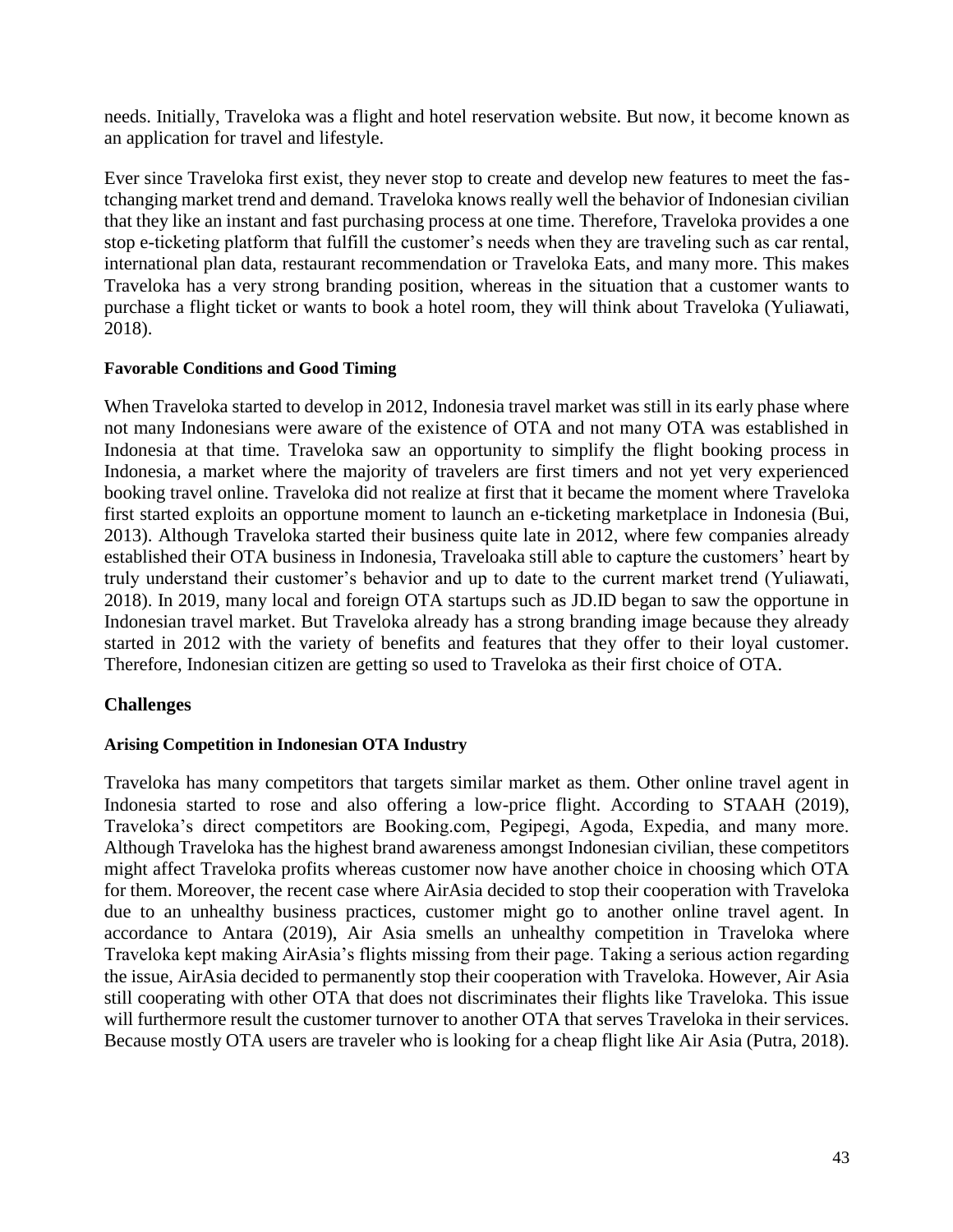

# **Figure 4: Indonesia Top Online Channels (STAAH, 2019)**

# **Hacker and Bug**

Being an online travel agent makes Traveloka vulnerable to cyber-attack such as hacker and bugs. Hackers usually refers to those who breaks into computer systems or simply a computer criminal and electronic vandal (Chandler, 1996). While Kelly (2007) described bugs as defects in the code that cause a program to crash or produce invalid output. Traveloka's direct competitor, Tiket.com, experienced a hacker attack in 2016 and had loss equal to USD\$220,820 (Prihadi, 2017). Although Traveloka haven't had any hacker attack to their system, but Traveloka had experience some bugs where the flight prices dropped 80% from the original prices that results loss for Traveloka and the involving airlines. And although Traveloka's system was never being the target by the hacker, but the less educated customer become the prey of these hackers where they will call the customer and ask regarding their personal credentials data (Putra, 2018). Despite the fact that the stolen personal data is not Traveloka's fault, it will affect the customer's perception of Traveloka and turn to another OTA. E-commerce doers really need to be aware of their system vulnerability, or else hacker and bugs may attack the system and results great loss for their company. Not only financially, but also company will lose their credibility and the long-built customer's loyalty.

# **Conclusion**

Traveloka is an OTA, the third unicorn company in Indonesia that became successful leading the eticketing market in Indonesia as well as other South-East Asian regions such as Thailand. The reason behind the success of Traveloka is that they are very creative and innovative, as well as actively listen to their customer in developing their features. Traveloka also started the business in the right timing where the online ticketing market in Indonesia was still in its early phase, whereas Traveloka enjoy the economies of scale by offering the lowest price amongst another OTA. Furthermore, it was analyzed that the business strategy that Traveloka is applying was the three out of four Ansoff matrix strategies, which are market penetration, product development and market development.

Market penetration because Traveloka keeps increasing the quality and the ease of use of the application, as well as offering loyalty member benefits discounts. Traveloka also keep adding and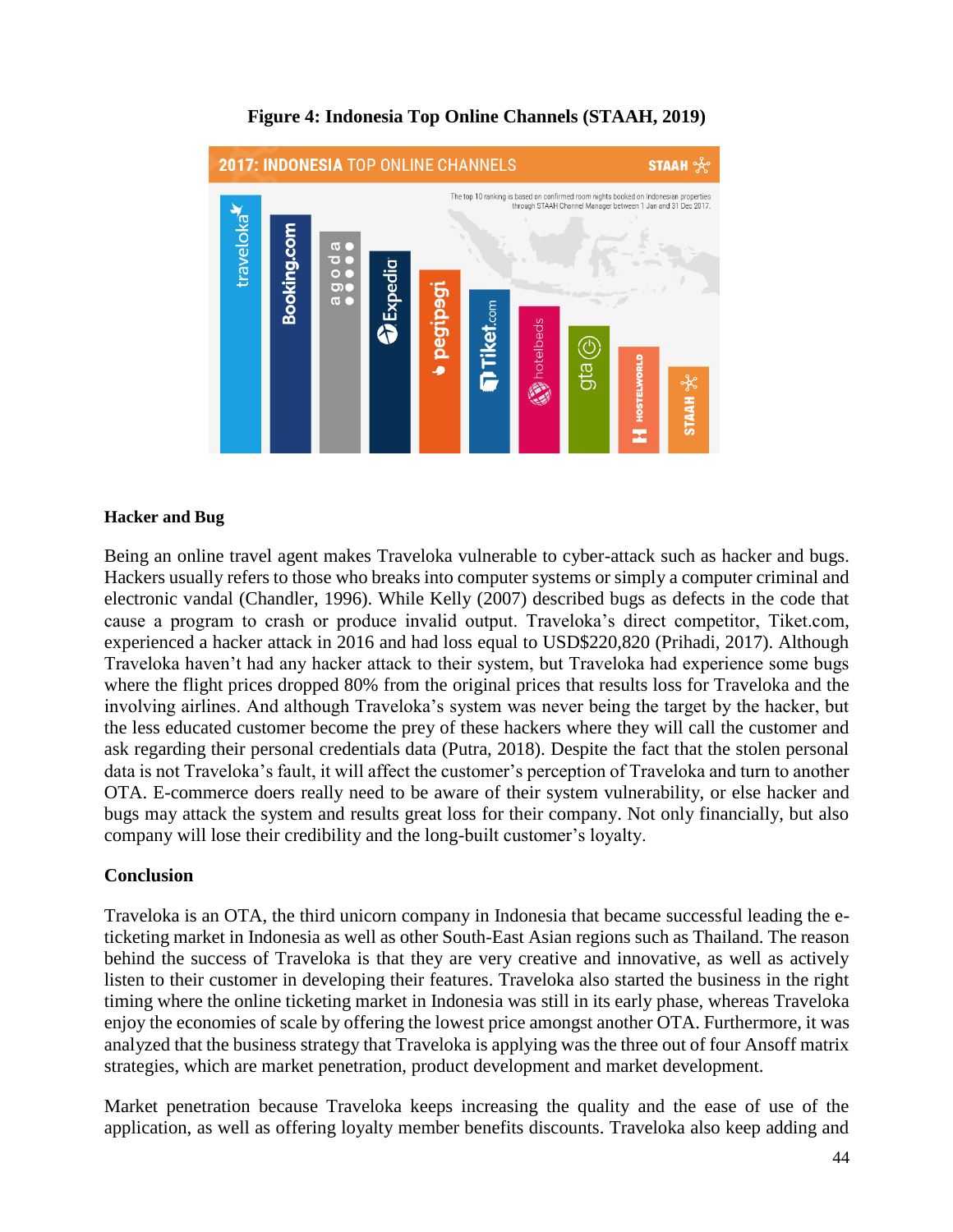developing new features to their services in order to generate more profits by providing one stop eticketing platform that provides everything. In 2016, Traveloka did a massive expansion to a whole new market in South-East Asia, and also Australia. Cost-leadership is also one of the strategies that Traveloka is practicing, by offering the best price guarantee in the market.

However, although Traveloka is the number one OTA in Indonesia, they still face several challenges in performing their business. The arising of new OTA can be a threat where customer might go to another OTA to find a cheaper option. Cyber-attack is also one of the biggest threats for e-commerce doers. Despite the fact that Traveloka never had any hacker attack, but they have experienced bugs in their system. The recommendation below will provide how Traveloka may overcome these challenges.

# **Recommendation**

With the arising of OTA in Indonesian market, Traveloka has done their part to remain in the competitive market which are developing new features, simplify the purchasing process, apply an interesting loyalty scheme benefits and entering new market in order to retain the existing customer and attract new customer. But it does not mean Traveloka can sit back and relax, because in the meantime, Traveloka customer might go to another OTA because they offer cheaper price than them. Although Traveloka has this claim "best price guarantee", Traveloka need to carefully study their competitor's behavior and strategy, so that it will not outsmart the current strategy that Traveloka has. Traveloka also need to keep up to date to the current market trends so that they can adjust their features to suit what the current market needs.

Furthermore, any e-commerce doers are vulnerable to a cyber-attack. Therefore, Traveloka needs to strengthen their cyber security team and build a strong proxy wall and system. Traveloka also need to use a secure connection and partnering with a credible online payment gateway. To educate their employee and customer to beware of the social engineering scams are also important, as the hackers not only targeting the weakness in the system, but also targeting the less educated customer and gain their personal data (Baig, 2017).

# **Lessons Learned**

OTA business in Indonesia is growing at a really fast pace, whereas travel and tourism industry in Indonesia grew twice as fast as global average, making Indonesia the perfect market for OTA industry to compete. Not only local startups begun to rise, but foreign company also started to look at this opportunity to open their OTA business in Indonesia such as JD.ID. In the beginning of its launch, not a single airline wants to cooperate their business with Traveloka due to the new unknown brand.

Not being the first mover in Indonesia, was also a challenge for Traveloka, to compete with Tiket.com who started a year earlier in the e-ticketing business. OTA business is also need to pay attention to their system, to build a secure and safe connections where the hacker cannot attack. Although Traveloka's system is strong enough from the hacker, but they still experience bugs in their system. OTA's leader need to regularly maintain the health of their system.

Despite the challenges that Traveloka faces from their early launch up until now, Ferry Unardi and his two fellow co-founders does not simply give up and never stop developing new features for their loyal customer. Their goals are to provide customer a straight to the point services, with best prices,